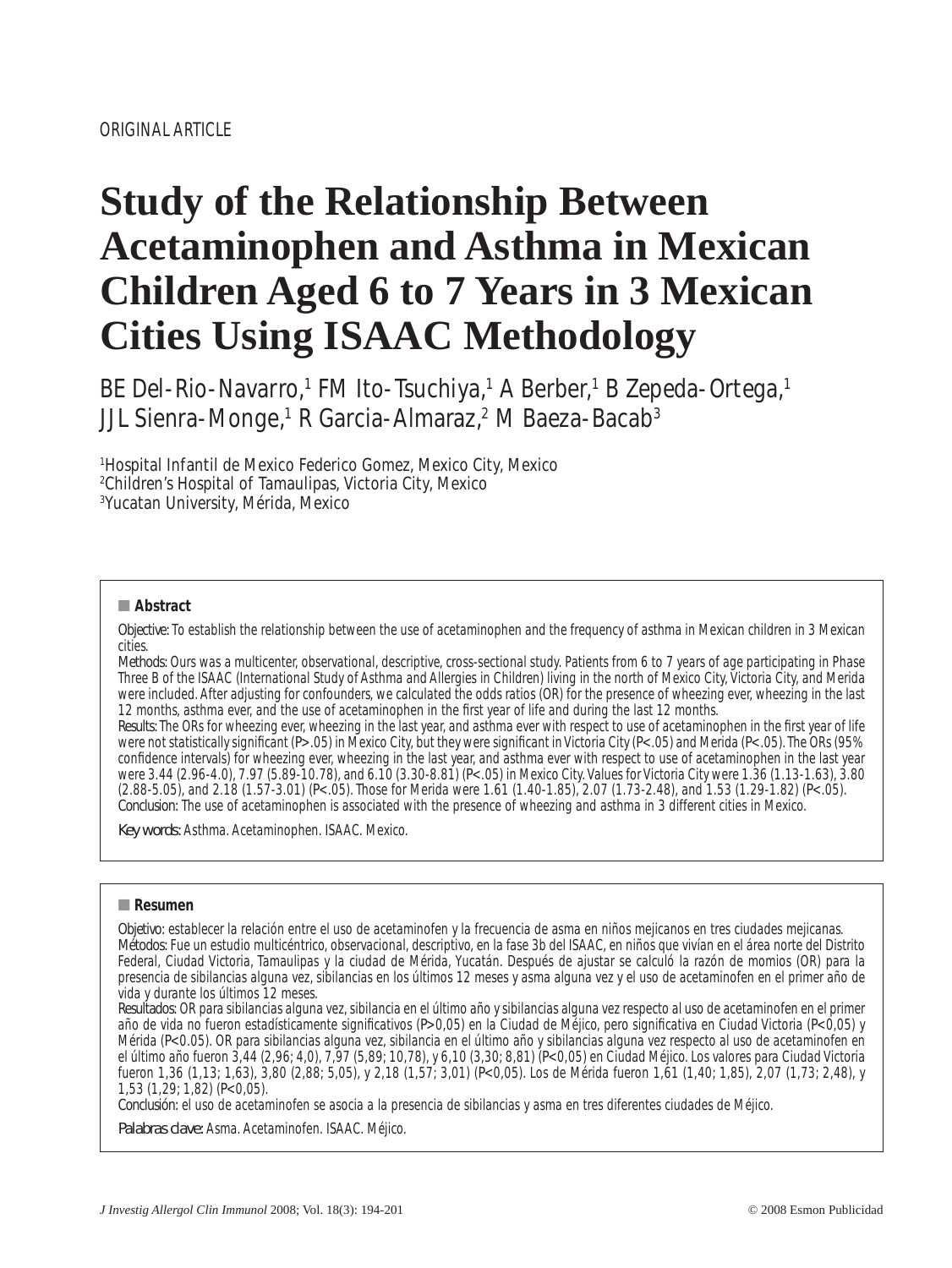# **Introduction**

In recent years, the prevalence of asthma in adults has stabilized or decreased, but this phenomenon is not clear in children [1]. The prevalence of asthma in children aged 6 to 7 years ranged from 5.7% to 6.7% in Mexico according to the International Study of Asthma and Allergies in Childhood (ISAAC) [2,3]. Many factors have been related to asthma [4- 11], including the consumption of acetaminophen [12-16].

Acetaminophen decreases levels of glutathione, mainly in the liver, but also in the kidneys and lungs [17]. This decrease is dose-dependent. High doses of acetaminophen are cytotoxic for pneumocytes and may cause acute lung damage [18]. In rats, therapeutic doses of acetaminophen produce decreases in glutathione levels in type II pneumocytes and alveolar macrophages [19].

In the present study, we explore the effect of acetaminophen on the manifestations of asthma in 3 different populations in Mexico after adjusting for associated factors.

# **Patients and Methods**

Ours was a multicenter, observational, descriptive, comparative, and cross-sectional survey that included patients aged 6 to 7 years who participated in Phase Three B of ISAAC in Mexico. We considered 3 areas; North Mexico City (including the city precincts of Azcapotzalco, Gustavo A Madero, Miguel Hidalgo, and Venustiano Carranza); Victoria City, in the state of Tamaulipas; and Merida, in the state of Yucatan.

The list of the elementary schools was obtained from the Public Education Program, as was the number of children registered in each area. The number of children aged 6 to 7 years was obtained from the 2000 national census.

According to the specifications of ISAAC, the sample size for each survey center was 3000 children aged 6 to 7 years. The number of schools was determined based on the school population and a nonresponse rate of 20%. The sampling unit was the school, and primary schools were randomly selected in each area. Children in first and second grade (6-7 years) in the selected schools and their parents were invited to participate. Parents gave written informed consent and children gave oral consent for their participation.

The study was approved by the Clinical Investigation Ethics Committee of the Hospital Infantil de México Federico Gómez. The ISAAC questionnaire used corresponds to Phase One and covers the prevalence of symptoms of asthma, rhinitis, atopic dermatitis, participant environment, diet, and background. The Spanish-language version of the questionnaire was validated by the coordinator for Latin America and has been used in other studies [20,21]. The questions on acetaminophen use are shown in the Appendix in English and Spanish.

The centers were analyzed individually to look for differences between the cities, as preliminary reports showed differences in asthma prevalence between the cities. The odds ratios (ORs) for wheezing ever, wheezing in the last year, asthma ever, use of acetaminophen during the first year of life, and use of acetaminophen during the last year were calculated

before and after adjustment for confounders such as gender, antibiotic use during the first year of life, contact with farm animals during pregnancy, current maternal smoking, and use of acetaminophen during the first year of life or in the last year. Covariates were selected based on previous analyses of the survey databases as the possible factors involved in the prevalence of asthma [22-28]. Additionally, logistic regression was used to calculate the ORs for wheezing in the last year, asthma ever, use of acetaminophen during the first year of life, and use of acetaminophen in the context of other confounders such as use of antibiotics in the first year of life, contact with farm animals during the first year of life, contact with farm animals during pregnancy, current maternal smoking, older siblings, younger siblings, breast feeding, smokers at home, cat in the first year of life, cat in the last year, dog in the first year of life, and dog during the last year.

#### **Results**

In the 4 northern precincts of Mexico City, there were 2098 boys and 2008 girls, corresponding to 3.4% of the total population of 6- to 7-year-olds in the area. Forty-seven schools out of 50 agreed to participate and the rate of response to the survey was 97.1%.

In Victoria City, 1261 boys and 1341 girls corresponding to 4.4% of the total population of this age in the area were included. All 47 invited schools agreed to participate with a survey response rate of 91%.

In Merida, 1483 boys and 1413 girls corresponding to 4.0% of the total population of that age in the area were included. All 24 invited schools agreed to participate and the rate of response to the survey was 98%.

The prevalence of wheezing ever, wheezing in the last 12 months, and asthma ever were, respectively, as follows: 19.4%, 7.3%, and 4.7% in Mexico City (n=4106); 17.7%, 8.6%, and 4.8% in Victoria City (n=2602); and 26.6%, 12.7, and 12.5% in Merida (n=2896).

The ORs for wheezing ever, wheezing in the last year, and asthma ever caused by acetaminophen during the first year of life or during the last year using unadjusted and adjusted databases are shown in Figures 1 and 2. When the ORs were adjusted for acetaminophen use in the first year of life, the range of the confidence intervals also decreased; the values for Mexico City were not statistically significant after adjustment. As for the ORs with acetaminophen during the last year, the range of the confidence intervals decreased after adjustment in all 4 precincts. However, these values decreased for Victoria City and Merida.

Using logistic regression, diverse confounders were taken into account to obtain ORs for wheezing ever, wheezing in the last year, and asthma ever with the use of acetaminophen (see Table 1 for Mexico City, Table 2 for Victoria City, and Table 3 for Merida). In all 3 cities, wheezing ever was related to the use of acetaminophen during the first year of life and last year, whereas wheezing in the last year and asthma ever were related only to the use of acetaminophen in the last year.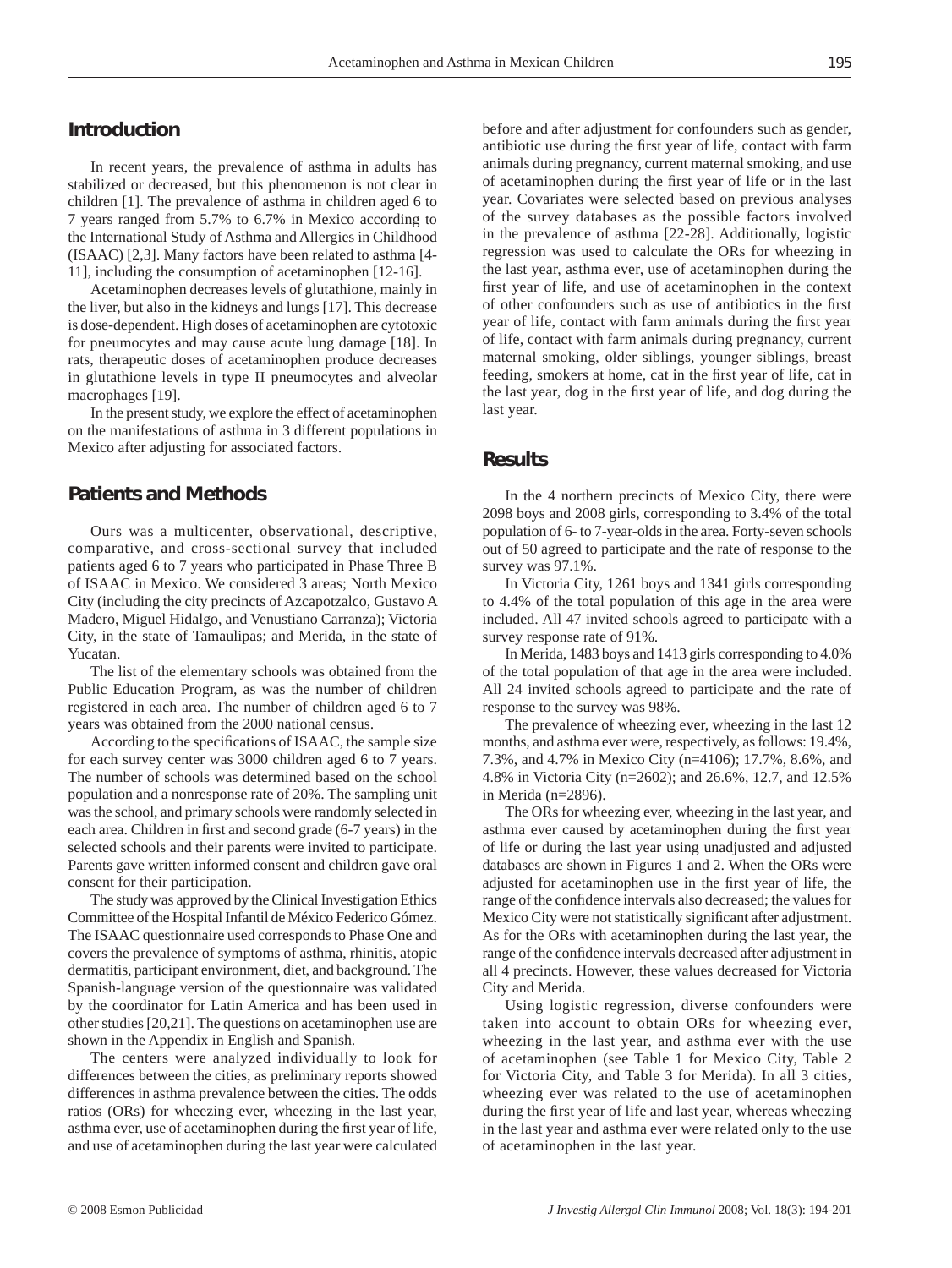

Figure 1. Odd ratios and 95% confidence interval for wheezing ever, wheezing in the last year, and asthma ever and use of acetaminophen during the first year of life using unadjusted and adjusted data in Mexico City, Victoria City, and Merida.



Figure 2. Odd ratios and 95% confidence interval for wheezing ever, wheezing in the last year, and asthma ever and use of acetaminophen during the last year using unadjusted and adjusted data in Mexico City, Victoria City, and Merida.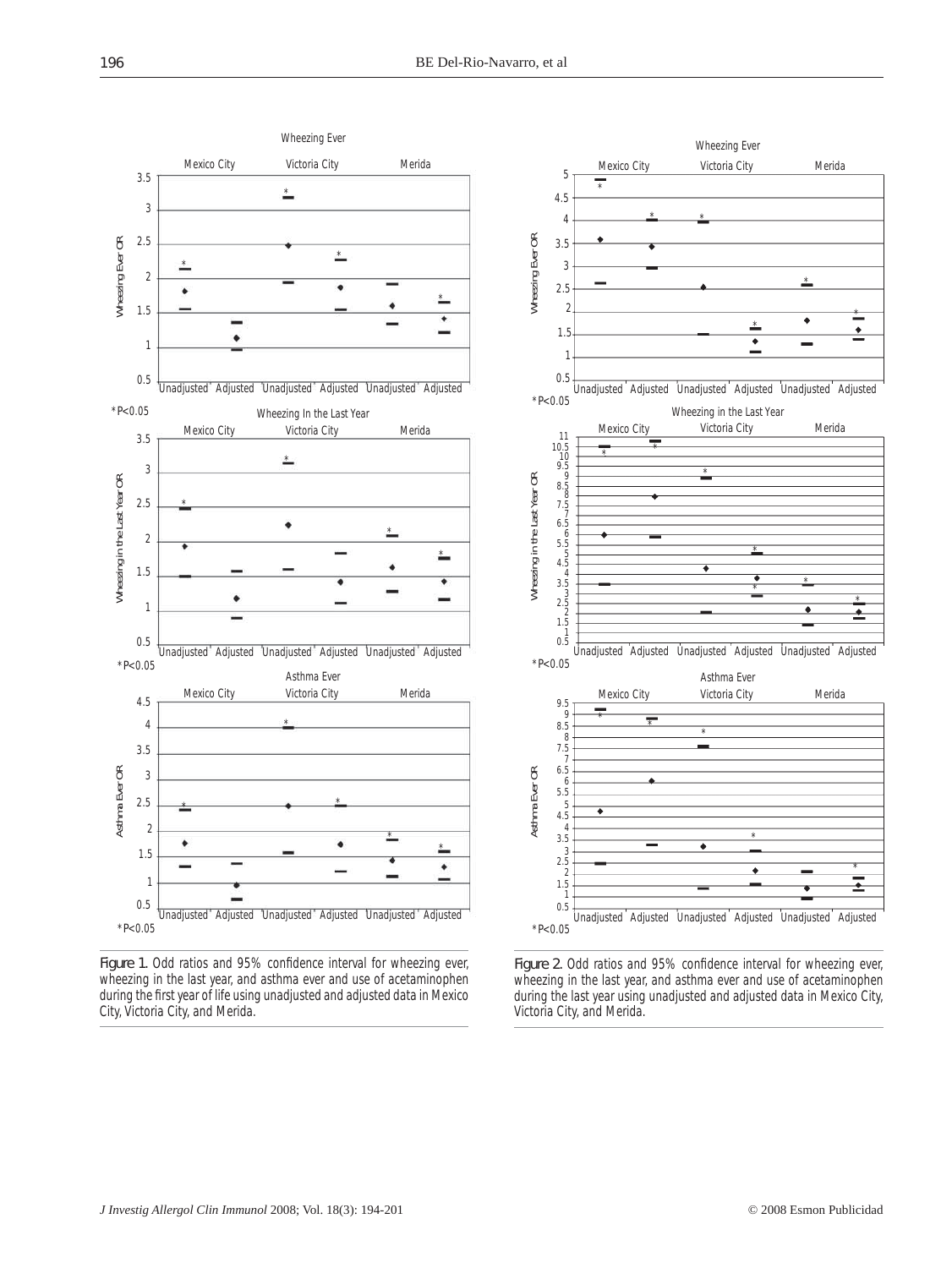Table 1. Logistic Regression for Wheezing Ever, Wheezing In the Last Year, and Asthma Ever With Use of Acetaminophen in the First Year of Life and the Last Year in Mexico City

| <b>Wheezing Ever</b>                    |                  |              |           |                          |                          |  |  |
|-----------------------------------------|------------------|--------------|-----------|--------------------------|--------------------------|--|--|
| Variable                                | $\boldsymbol{P}$ | R            | <b>OR</b> | 95% CI<br>Lower<br>Limit | 95% CI<br>Upper<br>Limit |  |  |
| Acetaminophen in the first year of life | .030             | 0.028        | 1.230     | 1.118                    | 1.354                    |  |  |
| Antibiotic in the first year of life    | .000             | 0.126        | 2.265     | 2.033                    | 2.524                    |  |  |
| Acetaminophen in the last year          | .000             | 0.088        | 1.579     | 1.451                    | 1.719                    |  |  |
| Farm animals in first year of life      | .700             | 0.000        | 1.077     | 0.883                    | 1.314                    |  |  |
| Farm animals during pregnancy           | .001             | 0.048        | 1.845     | 1.520                    | 2.238                    |  |  |
| Current maternal smoking                | .950             | 0.000        | 0.992     | 0.884                    | 1.114                    |  |  |
| Older siblings                          | .357             | 0.000        | 1.011     | 0.999                    | 1.023                    |  |  |
| Younger siblings                        | .050             | 0.023        | 1.022     | 1.010                    | 1.034                    |  |  |
| Smokers at home                         | .571             | 0.000        | 0.992     | 0.980                    | 1.005                    |  |  |
| <b>Breast</b> feeding                   | .876             | 0.000        | 1.018     | 0.904                    | 1.147                    |  |  |
| Cat in the first year of life           | .360             | 0.000        | 1.154     | 0.986                    | 1.350                    |  |  |
| Cat in the last year                    | .803             | 0.000        | 0.967     | 0.845                    | 1.106                    |  |  |
| Dog in the first year of life           | .721             | 0.000        | 1.036     | 0.936                    | 1.147                    |  |  |
| Dog in the last year                    | .399             | 0.000        | 1.081     | 0.985                    | 1.187                    |  |  |
| <b>Wheezing in the Last Year</b>        |                  |              |           |                          |                          |  |  |
|                                         |                  |              |           | 95% CI                   | 95% CI                   |  |  |
| Variable                                | $\boldsymbol{P}$ | $\mathbb R$  | <b>OR</b> | Lower<br>Limit           | Upper<br>Limit           |  |  |
| Acetaminophen in the first year of life | .417             | 0.000        | 1.136     | 0.972                    | 1.305                    |  |  |
| Antibiotic in the first year of life    | .000             | 0.102        | 2.233     | 1.874                    | 2.662                    |  |  |
| Acetaminophen in the last year          | .000             | 0.123        | 1.997     | 1.758                    | 2.268                    |  |  |
| Farm animals in the first year of life  | .168             | 0.000        | 1.445     | 1.105                    | 1.888                    |  |  |
| Farm animals during pregnancy           | .060             | 0.029        | 1.652     | 1.265                    | 2.159                    |  |  |
| Current maternal smoking                | .102             | $-0.019$     | 0.733     | 0.600                    | 0.886                    |  |  |
| Older siblings                          | .806             | 0.000        | 1.004     | 0.986                    | 1.023                    |  |  |
| Younger siblings                        | .326             | 0.000        | 0.98      | 0.965                    | 1.000                    |  |  |
| Smokers at home                         | .989             | 0.000        | 1.000     | 0.981                    | 1.019                    |  |  |
| <b>Breast</b> feeding                   | .485             | 0.000        | 0.885     | 0.742                    | 1.054                    |  |  |
| Cat in the first year of life           | .002             | 0.064        | 1.914     | 1.551                    | 2.362                    |  |  |
| Cat in the last year                    | .395             | 0.000        | 0.840     | 0.684                    | 1.031                    |  |  |
| Dog in the first year of life           | .720             | 0.000        | 1.056     | 0.906                    | 1.230                    |  |  |
| Dog in the last year                    | .742             | 0.000        | 0.954     | 0.827                    | 1.100                    |  |  |
| <b>Asthma Ever</b>                      |                  |              |           |                          |                          |  |  |
|                                         |                  |              |           | 95% CI                   | 95% CI                   |  |  |
| Variable                                | $\boldsymbol{P}$ | $\mathbb{R}$ | <b>OR</b> | Lower                    | Upper                    |  |  |
|                                         |                  |              |           | Limit                    | Limit                    |  |  |
| Acetaminophen in the first year of life | .361             | 0.000        | 1.173     | 0.984                    | 1.399                    |  |  |
| Antibiotic in the first year of life    | .001             | 0.083        | 1.994     | 1.626                    | 2.446                    |  |  |
| Acetaminophen in the last year          | .000             | 0.109        | 1.908     | 1.639                    | 2.220                    |  |  |
| Farm animals in first year of life      | .997             | 0.000        | 1.001     | 0.699                    | 1.430                    |  |  |
| Farm animals during pregnancy           | .319             | 0.000        | 1.412     | 0.998                    | 1.997                    |  |  |
| Current maternal smoking                | .824             | 0.000        | 0.953     | 0.770                    | 1.180                    |  |  |
| Older siblings                          | .570             | 0.000        | 1.012     | 0.990                    | 1.034                    |  |  |
| Younger siblings                        | .420             | 0.000        | 1.016     | 0.995                    | 1.030                    |  |  |
| Smokers at home                         | .984             | 0.000        | 1.000     | 0.977                    | 1.023                    |  |  |
| <b>Breast feeding</b>                   | .397             | 0.000        | 1.210     | 0.966                    | 1.516                    |  |  |
| Cat in the first year of life           | .085             | 0.026        | 1.578     | 1.211                    | 2.057                    |  |  |
| Cat in the last year                    | .180             | 0.000        | 0.706     | 0.544                    | 0.915                    |  |  |
| Dog in the first year of life           | .754             | 0.000        | 0.943     | 0.783                    | 1.135                    |  |  |
| Dog in the last year                    | .825             | 0.000        | 1.037     | 0.876                    | 1.228                    |  |  |
|                                         |                  |              |           |                          |                          |  |  |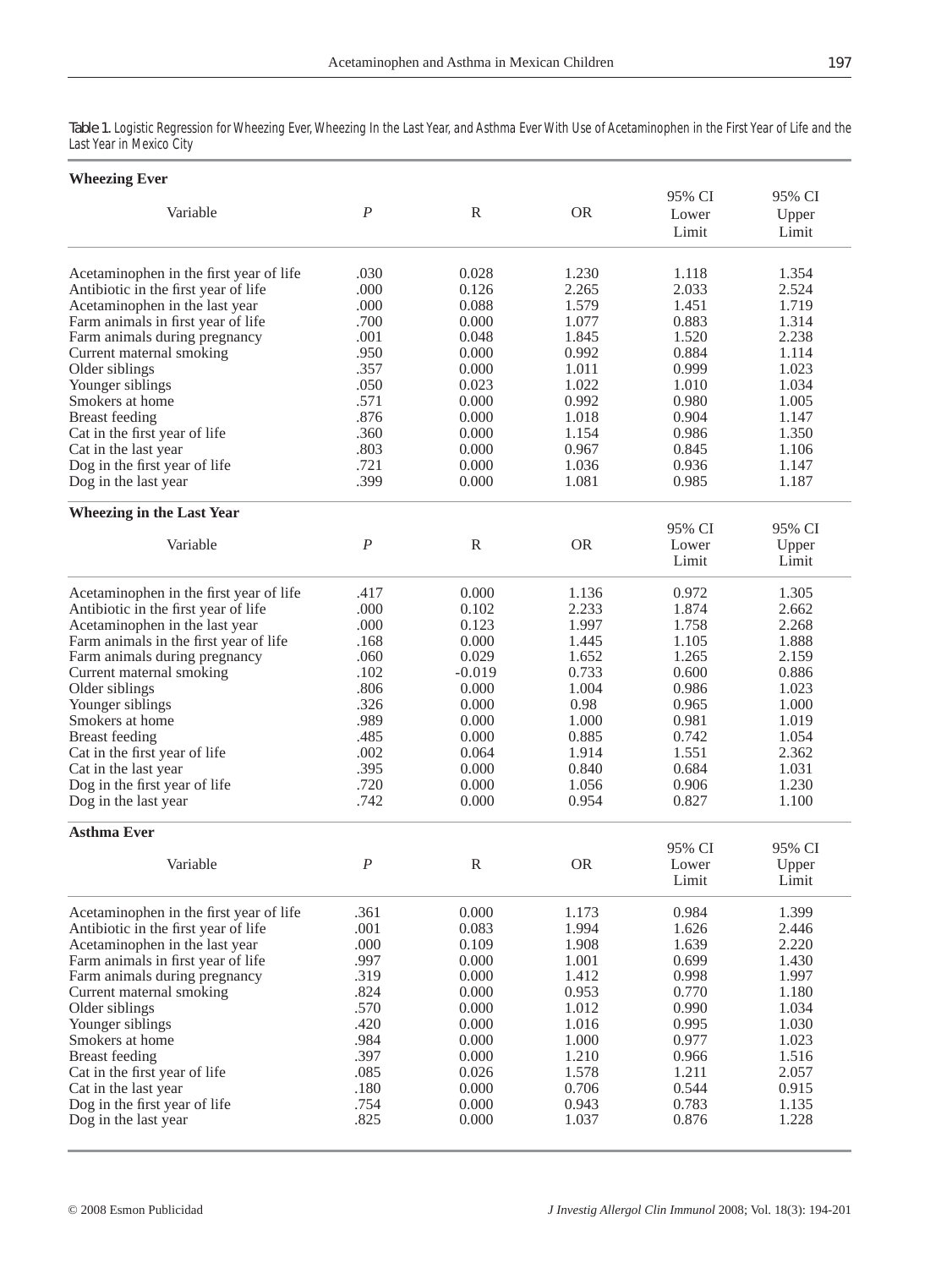| <b>Wheezing Ever</b>                                  |                  |                |                    |                          |                          |  |  |
|-------------------------------------------------------|------------------|----------------|--------------------|--------------------------|--------------------------|--|--|
| Variable                                              | $\boldsymbol{P}$ | $\mathbb{R}$   | <b>OR</b>          | 95% CI<br>Lower<br>Limit | 95% CI<br>Upper<br>Limit |  |  |
| Acetaminophen in the first year of life               | .000             | 0.087          | 1.82               | 1.584                    | 2.095                    |  |  |
| Antibiotic in the first year of life                  | .000             | 0.153          | 2.695              | 2.351                    | 3.090                    |  |  |
| Acetaminophen in the last year                        | .001             | 0.063          | 1.419              | 1.275                    | 1.579                    |  |  |
| Farm animals in first year of life                    | .343             | 0.000          | 1.230              | 0.988                    | 1.531                    |  |  |
| Farm animals during pregnancy                         | .934             | 0.000          | 0.9                | 0.767<br>1.372           | 1.251                    |  |  |
| Current maternal smoking                              | .012             | 0.044          | 1.697              |                          | 2.099                    |  |  |
| Older siblings                                        | .787<br>.674     | 0.000          | 0.995              | 0.97                     | 1.011                    |  |  |
| Younger siblings<br>Smokers at home                   | .217             | 0.000<br>0.000 | 1.006<br>1.021     | 0.991<br>1.004           | 1.021<br>1.039           |  |  |
|                                                       | .53              | 0.000          | 0.903              | 0.767                    | 1.063                    |  |  |
| <b>Breast</b> feeding                                 | .326             | 0.000          | 1.212              | 0.996                    | 1.475                    |  |  |
| Cat in the first year of life                         | .906             | 0.000          | 1.019              | 0.865                    | 1.201                    |  |  |
| Cat in the last year<br>Dog in the first year of life | .245             | 0.000          | 1.164              | 1.02                     | 1.327                    |  |  |
| Dog in the last year                                  | .964             | 0.000          | 0.994              | 0.882                    | 1.121                    |  |  |
| <b>Wheezing in the Last Year</b>                      |                  |                |                    |                          |                          |  |  |
| Variable                                              |                  |                |                    | 95% CI                   | 95% CI                   |  |  |
|                                                       | $\boldsymbol{P}$ | $\mathbb{R}$   | <b>OR</b><br>Limit | Lower<br>Limit           | Upper                    |  |  |
| Acetaminophen in the first year of life               | .058             | 0.034          | 1.448              | 1.191                    | 1.760                    |  |  |
| Antibiotic in the first year of life                  | .000             | 0.125          | 2.530              | 2.086                    | 3.067                    |  |  |
| Acetaminophen in the last year                        | .000             | 0.154          | 2.355              | 2.03                     | 2.726                    |  |  |
| Farm animals in the first year of life                | .625             | 0.000          | 0.862              | 0.636                    | 1.168                    |  |  |
| Farm animals during pregnancy                         | .290             | 0.000          | 1.401              | 1.018                    | 1.93                     |  |  |
| Current maternal smoking                              | .601             | 0.000          | 1.16               | 0.867                    | 1.576                    |  |  |
| Older siblings                                        | .126             | $-0.015$       | 0.966              | 0.945                    | 0.988                    |  |  |
| Younger siblings                                      | .726             | 0.000          | 1.007              | 0.986                    | 1.028                    |  |  |
| Smokers at home                                       | .294             | 0.000          | 1.025              | 1.001                    | 1.049                    |  |  |
| <b>Breast</b> feeding                                 | .013             | $-0.055$       | 0.610              | 0.500                    | 0.745                    |  |  |
| Cat in the first year of life                         | .039             | 0.040          | 1.671              | 1.302                    | 2.144                    |  |  |
| Cat in the last year                                  | .302             | 0.000          | 0.789              | 0.628                    | 0.992                    |  |  |
| Dog in the first year of life                         | .161             | 0.000          | 1.279              | 1.072                    | 1.525                    |  |  |
| Dog in the last year                                  | .852             | 0.000          | 1.031              | 0.873                    | 1.216                    |  |  |
| <b>Asthma Ever</b>                                    |                  |                |                    | 95% CI                   | 95% CI                   |  |  |
| Variable                                              | $\boldsymbol{P}$ | $\mathbb{R}$   | OR.                | Lower                    | Upper                    |  |  |
|                                                       |                  |                | Limit              | Limit                    |                          |  |  |
| Acetaminophen in the first year of life               | .302             | 0.000          | 1.309              | 1.008                    | 1.699                    |  |  |
| Antibiotic in the first year of life                  | .000             | 0.136          | 3.3062             | 2.505                    | 4.363                    |  |  |
| Acetaminophen in the last year                        | .000             | 0.148          | 2.434              | 2.010                    | 2.948                    |  |  |
| Farm animals in first year of life                    | .124             | 0.020          | 1.699              | 1.20                     | 2.398                    |  |  |
| Farm animals during pregnancy                         | .366             | 0.000          | 1.405              | 0.963                    | 2.050                    |  |  |
| Current maternal smoking                              | .664             | 0.000          | 1.182              | 0.803                    | 1.741                    |  |  |
| Older siblings                                        | .26              | 0.000          | 0.967              | 0.93                     | 0.996                    |  |  |
| Younger siblings                                      | .306             | 0.000          | 1.028              | 1.0006                   | 1.056                    |  |  |
| Smokers at home                                       | .664             | 0.000          | 1.013              | 0.982                    | 1.044                    |  |  |
| <b>Breast</b> feeding                                 | .086             | $-0.032$       | 0.64               | 0.494                    | 0.830                    |  |  |
| Cat in the first year of life                         | .072             | 0.037          | 1.750              | 1.281                    | 2.391                    |  |  |
| Cat in the last year                                  | .960             | 0.000          | 0.986              | 0.742                    | 1.308                    |  |  |
| Dog in the first year of life                         | .368             | $0.000\,$      | 0.805              | 0.632                    | 1.024                    |  |  |
| Dog in the last year                                  | .941             | 0.000          | 0.984              | 0.794                    | 1.220                    |  |  |
|                                                       |                  |                |                    |                          |                          |  |  |

Table 2. Logistic Regression for Wheezing Ever, Wheezing in the Last Year, and Asthma Ever With Use of Acetaminophen in the First Year of Life and the Last Year in Victoria City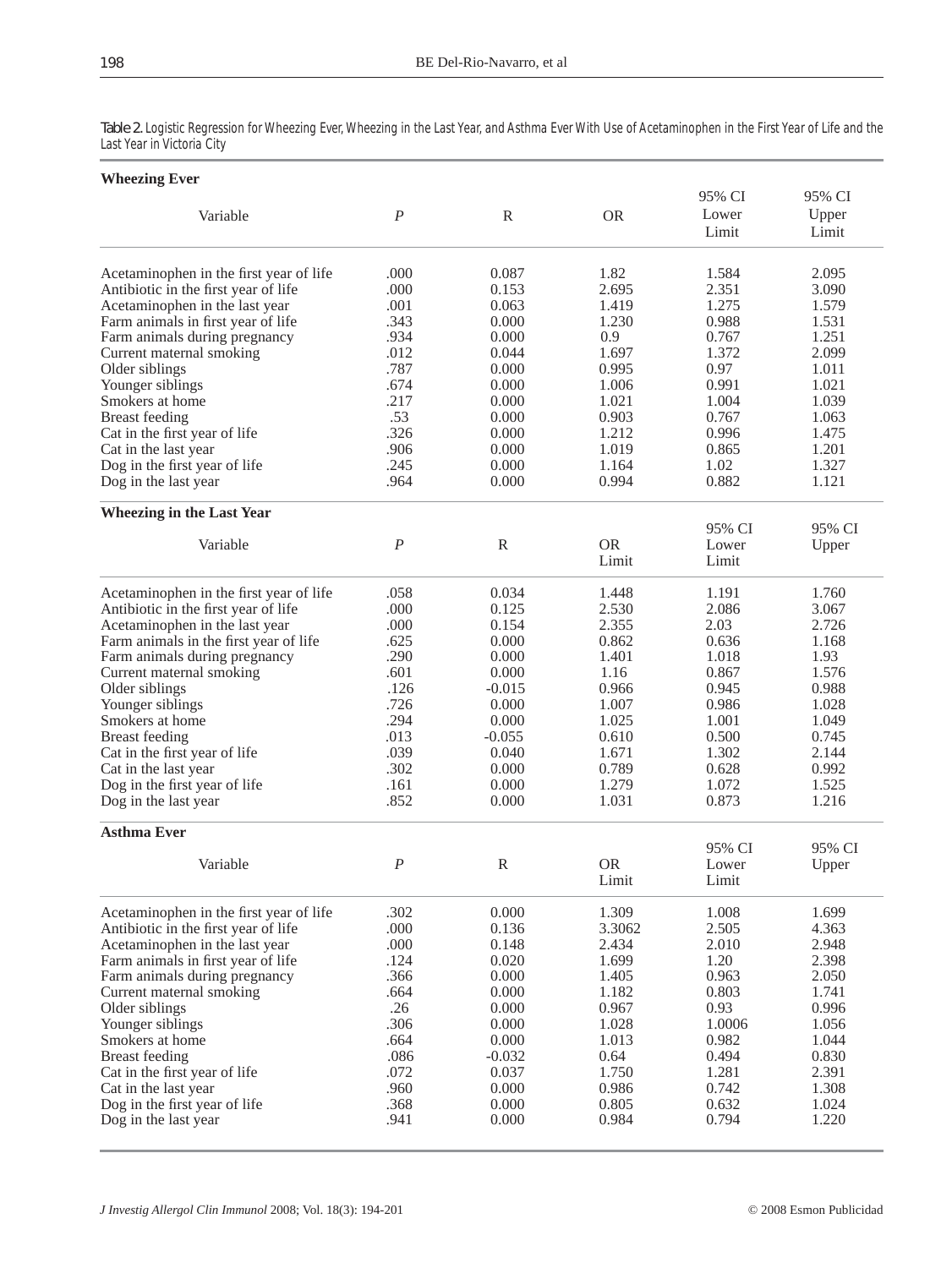Table 3. Logistic Regression for Wheezing Ever, Wheezing in the Last Year, and Asthma Ever With Use of Acetaminophen in the First Year of Life and the Last Year in Merida

| <b>Wheezing Ever</b>                    |                  |              |           | 95% CI          | 95% CI         |
|-----------------------------------------|------------------|--------------|-----------|-----------------|----------------|
| Variable                                | $\boldsymbol{P}$ | $\mathbb{R}$ | <b>OR</b> | Lower<br>Limit  | Upper<br>Limit |
| Acetaminophen in the first year of life | .046             | 0.024        | 1.221     | 1.104           | 1.350          |
| Antibiotic in the first year of life    | .000             | 0.091        | 1.789     | 1.607           | 1.992          |
| Acetaminophen in the last year          | .001             | 0.052        | 1.351     | 1.233           | 1.48           |
| Farm animals in first year of life      | .205             | 0.000        | 1.257     | 1.049           | 1.506          |
| Farm animals during pregnancy           | .627             | 0.000        | 1.095     | 0.907           | 1.321          |
| Current maternal smoking                | .057             | 0.022        | 1.315     | 1.139           | 1.51           |
| Older siblings                          | .085             | 0.017        | 1.021     | 1.009           | 1.034          |
| Younger siblings                        | .199             | 0.000        | 1.015     | 1.003           | 1.027          |
| Smokers at home                         | .950             | 0.000        | 1.000     | 0.987           | 1.014          |
| <b>Breast</b> feeding                   | .821             | 0.000        | 0.969     | 0.846           | 1.111          |
| Cat in the first year of life           | .498             | 0.000        | 0.902     | 0.776           | 1.050          |
| Cat in the last year                    | .607             | 0.000        | 1.065     | 0.940           | 1.206          |
| Dog in the first year of life           | .727             | 0.000        | 1.036     | 0.936           | 1.146          |
| Dog in the last year                    | .682             | 0.000        | 1.03      | 0.946           | 1.140          |
| <b>Wheezing in the Last Year</b>        |                  |              |           | 95% CI          | 95% CI         |
| Variable                                | $\boldsymbol{P}$ | ${\bf R}$    | <b>OR</b> | Lower           | Upper          |
|                                         |                  |              |           | Limit           | Limit          |
| Acetaminophen in the first year of life | .126             | 0.012        | 1.232     | 1.075           | 1.413          |
| Antibiotic in the first year of life    | .013             | 0.043        | 1,427     | 1.235           | 1.649          |
| Acetaminophen in the last year          | .000             | 0.087        | 1.663     | 1.476           | 1.873          |
| Farm animals in the first year of life  | .928             | 0.000        | 1.020     | 0.810           | 1.285          |
| Farm animals during pregnancy           | .150             | 0.005        | 1.396     | 1.107           | 1.762          |
| Current maternal smoking                | .632             | 0.000        | 1.091     | 0.908           | 1.311          |
| Older siblings                          | .282             | 0.000        | 1.018     | 1.001           | 1.035          |
| Younger siblings                        | .468             | 0.000        | 1.011     | 0.995           | 1.027          |
| Smokers at home                         | .630             | $-0.026$     | 0.968     | 0.951           | 0.985          |
| <b>Breast</b> feeding                   | .563             | 0.000        | 0.902     | 0.754           | 1.078          |
| Cat in the first year of life           | .489             | 0.000        | 1.135     | 0.944           | 1.365          |
| Cat in the last year                    | .071             | 0.024        | 1.321     | 1.13            | 1.543          |
| Dog in the first year of life           | .088             | 0.020        | 1.254     | 1.09            | 1.432          |
| Dog in the last year                    | .171             | 0.000        | 0.843     | 0.745           | 0.955          |
| <b>Asthma Ever</b>                      |                  |              |           |                 |                |
| Variable                                | $\boldsymbol{P}$ | $\mathbb{R}$ | <b>OR</b> | 95% CI<br>Lower | 95% CI         |
|                                         |                  |              |           | Limit           | Upper<br>Limit |
| Acetaminophen in the first year of life | .432             | 0.000        | 1.111     | 0.971           | 1.271          |
| Antibiotic in the first year of life    | .000             | 0.070        | 1.686     | 1.455           | 1.954          |
| Acetaminophen in the last year          | .009             | 0.047        | 1.364     | 1.211           | 1.538          |
| Farm animals in the first year of life  | .539             | 0.000        | 1.154     | 0.913           | 1.457          |
| Farm animals during pregnancy           | .901             | 0.000        | 1.030     | 0.807           | 1.31           |
| Current maternal smoking                | .878             | 0.000        | 1.030     | 0.848           | 1.250          |
| Older siblings                          | .416             | 0.000        | 1.013     | 0.99            | 1.030          |
| Younger siblings                        | .920             | 0.000        | 1.001     | 0.985           | 1.017          |
| Smokers at home                         | .807             | 0.000        | 0.995     | 0.977           | 1.01           |
| <b>Breast</b> feeding                   | .790             | 0.000        | 1.050     | 0.872           | 1.264          |
| Cat in the first year of life           | .252             | 0.000        | 1.237     | 1.027           | 1.491          |
| Cat in the last year                    | .302             | 0.000        | 1.177     | 1.005           | 1.379          |
| Dog in the first year of life           | .570             | 0.000        | 0.926     | 0.809           | 1.060          |
| Dog in the last year                    | .260             | 0.000        | 1.148     | 1.014           | 1.300          |
|                                         |                  |              |           |                 |                |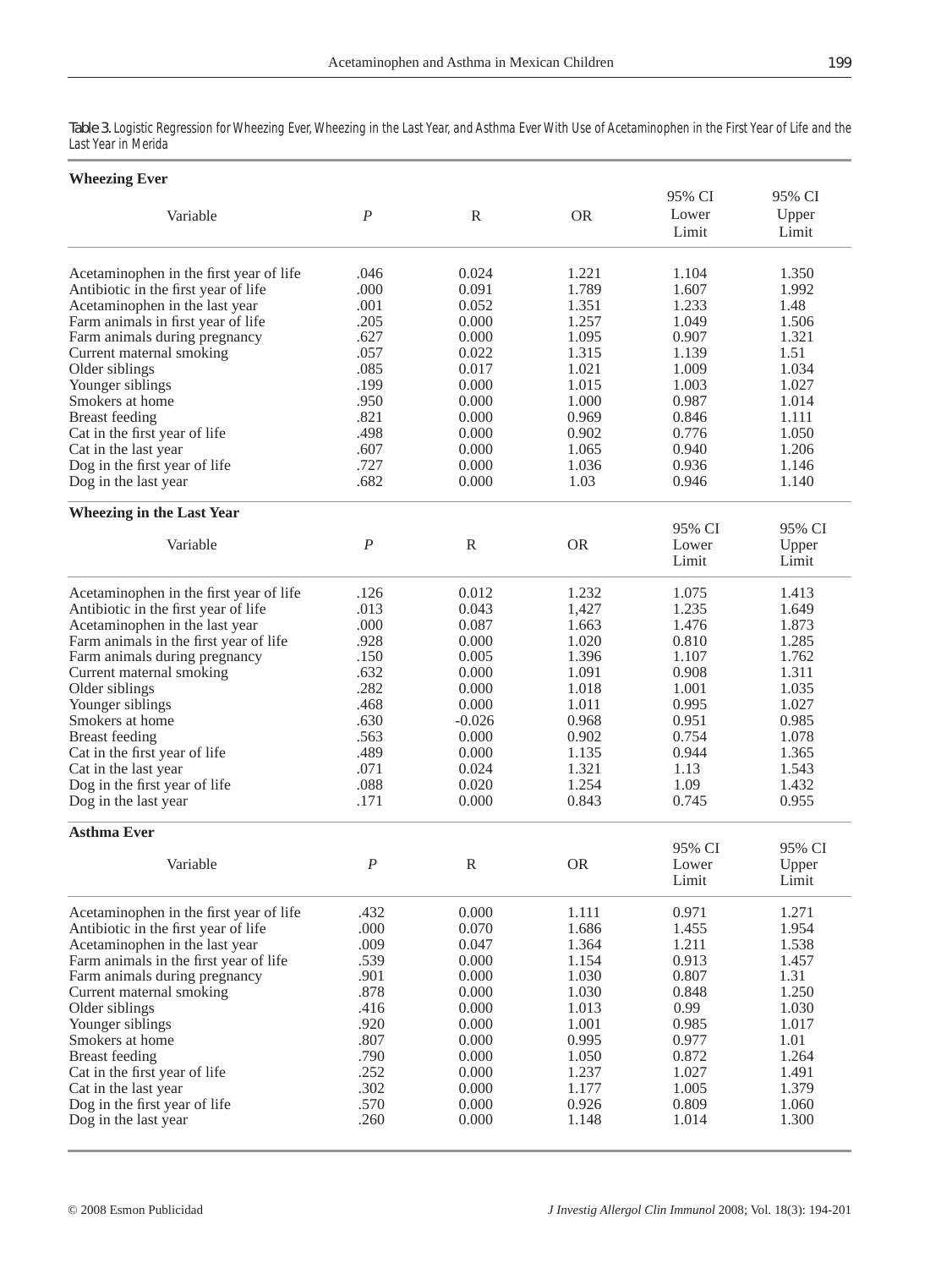# **Discussion**

On the basis of the results obtained in our study, we found that the consumption of acetaminophen was associated with higher frequencies of wheezing and asthma. Several studies have shown a relationship between acetaminophen consumption and presence of asthma. Newson et al [12] found that acetaminophen sales correlated positively with the prevalence of asthma, rhinitis, atopic eczema, and wheezing in children who participated in ISAAC. Cohet et al [22] studied the association between infections in children aged 0 to 4 years and medications used (antibiotics and acetaminophen) and the subsequent presentation of asthma at age 6 to 7; the authors observed that the use of acetaminophen in the first year of life was weakly associated with wheezing, asthma, rhinitis, and eczema. Shaheen et al [23] conducted a study showing that the increasing use of acetaminophen was strongly associated with presence of asthma and its severity-, before and after adjusting for confounders. In their prospective study, Barr et al [24] found that acetaminophen use was associated with the presence of newly diagnosed asthma among women.

In a cohort study of pregnant women, Shaheen et al [25] observed an association between daily or almost-daily use of acetaminophen during late pregnancy (20-32 weeks) and presence of wheezing in their children at age 3. Later, following the same cohort, Shaheen et al [26] reported that the use of acetaminophen during pregnancy was associated with a higher frequency of asthma and wheezing when the children reached 6 to 7 years.

This effect of acetaminophen can arise because this drug decreases the glutathione deposits that are necessary to counteract the effects of reactive oxygen species. Nuttal et al [27] observed that a regular intake of maximal therapeutic doses of acetaminophen reduced antioxidant capacity in healthy volunteers.

In a previous study based on an ISAAC survey in North Mexico City [28], we looked for the factors associated with asthma symptoms using forward logistic regression. We found that use of acetaminophen was one of the main factors associated with asthma symptoms: in boys aged 6 to 7 years, wheezing ever was associated with the use of acetaminophen in the last year, while in girls it was associated with use of acetaminophen both during the first year of life and during the last year; wheezing in the last year was related to acetaminophen during the last year in these children. We could speculate that acetaminophen depletes glutathione levels when consumed in the last year, whereas it modifies the airway response when taken in the first year.

Barragan-Meijuero et al [29] conducted a cross-sectional survey using the ISAAC questionnaire applied to 3493 children aged 6 to 7 years in the south of Mexico City. These authors found that the use of acetaminophen in the first year of life was significantly associated with wheezing (OR 1.69, 95% CI 1.23-2.34) and the use of acetaminophen in the last year of life with wheezing (OR 3.3, 95% CI 1.54-7.18). However, they did not take into account the possible influence of confounders.

Variations in glutathione levels due to genetic polymorphism, environmental stimulus, diet, and flora could determine individual susceptibility to developing asthma manifestations after exposure to acetaminophen. Nevertheless, other factors—concomitant viral infection, and the use of antibiotics or other medications to treat infection—cannot be ruled out.

Acetaminophen is commonly used alone or in combination both as a prescription drug and an over-the-counter product. It is regarded as safe and indicated for children, with the result that patients are frequently exposed to acetaminophen without there being a general awareness of the fact.

Exposure to acetaminophen must be avoided by patients with asthma or respiratory symptoms, and a family history of asthma.

Asthma is influenced by both genetic and environmental factors; therefore, it is difficult to study the effect of a single factor. As the present study is a cross-sectional survey, we may only postulate the relationship between acetaminophen and asthma symptoms. Further studies to prove the relationship between acetaminophen and asthma must be longitudinal and prospective with strict definitions of asthma, incidence of asthma, and accurate recording of acetaminophen and other medications. They must also control for known confounders related to asthma and allergy.

# **Conclusion**

We showed that use of acetaminophen was related as a risk factor to the presence of wheezing and asthma. This relationship was similar in 3 metropolitan areas in Mexico. It is necessary to conduct prospective studies to establish the relationship between the use of acetaminophen and asthma in pediatric populations.

#### **References**

- 1. von Hertzen L, Haahtela T. Signs of reversing trends in prevalence of asthma. Allergy. 2005;60:283-92.
- 2. Barraza-Villarreal A, Sanin-Aguirre LH, Tellez-Rojo MM, Lacasana-Navarro M, Romieu I. [Prevalence of asthma and other allergic diseases in school children from Juarez City, Chihuahua]. Salud Publica Mex. 2001;43:433-43. Spanish.
- 3. Tatto-Cano MI, Sanin-Aguirre LH, Gonzalez V, Ruiz-Velasco S, Romieu I. [Prevalence of asthma, rhinitis and eczema in school children in the city of Cuernavaca, Mexico]. Salud Publica Mex. 1997;39:497-506. Spanish.
- 4. R, Ellwood P, Asher I. International patterns of the prevalence of pediatric asthma. The ISAAC program. Pediatr Clin North Am. 2003;50:539-53.
- 5. Global Strategy for Asthma Management and Prevention. NIH Publication No. 02-3659 Issued January, 1995 (updated 2002). Management Segment (Chapter 7): Updated 2005 from the 2004 document. www.ginasma.it/gruppi\_lavoro/ginawr2005. pdf. Accessed August 10, 2007.
- Lasley MV. Allergic disease prevention and risk factor identification. Immunol Allergy Clin North Am. 1999;19:149-59.
- 7. Tan RA, Spector SL. Exercise-induced asthma: diagnosis and management. Ann Allergy Asthma Immunol. 2002:89:226-36.